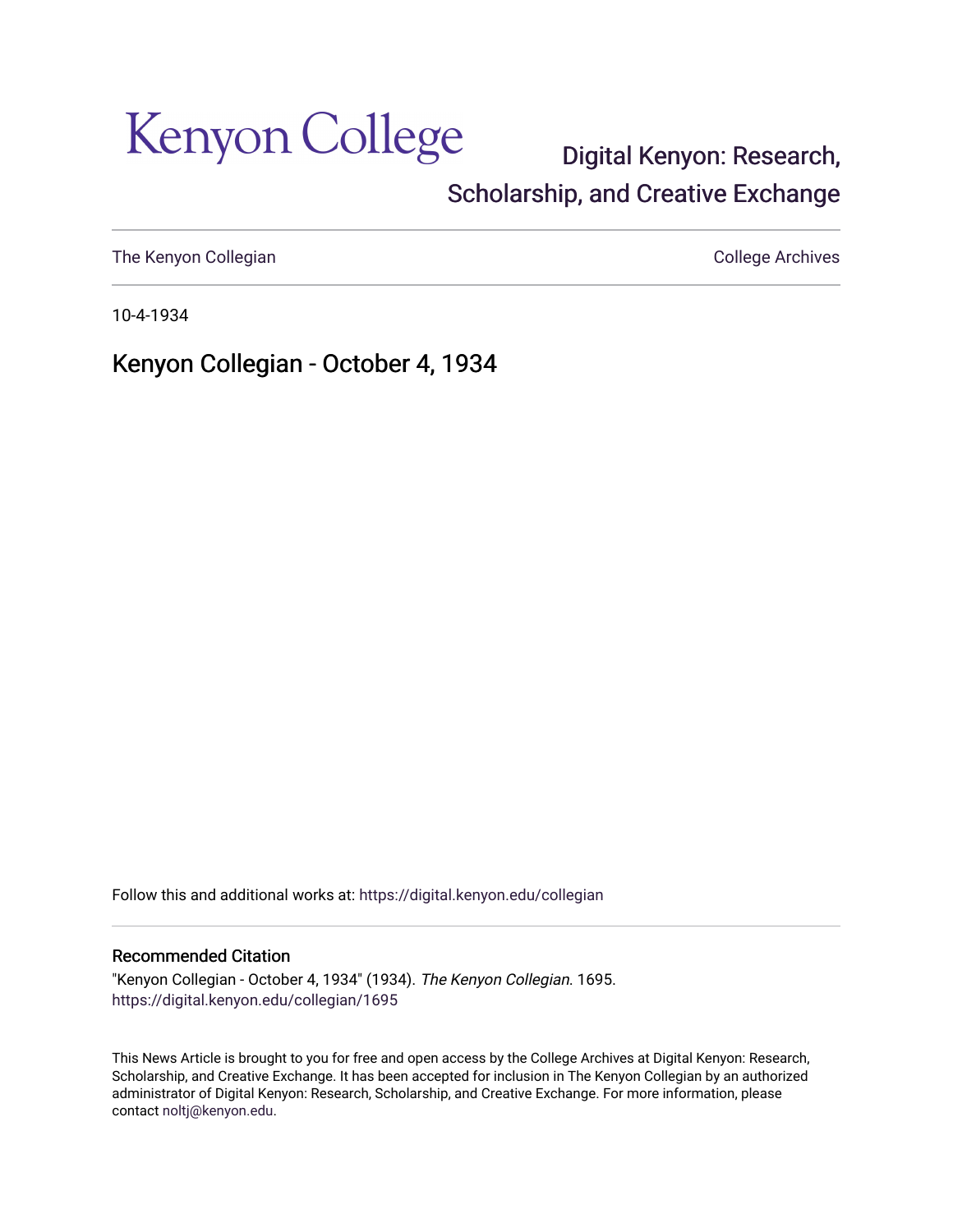Kenyon's Power

Kenyon kicked off to Xavier in the first period and on the third play Koprowski Xavier halfback, made the most spectacular run of the game. Taking the ball off left tackle the big back pounded his way sixty-seven yards to the line only to be called back, and his team penalized fifteen yards for holding. The first score of the game came when Stan Haffey ran for twenty one yards around left-end after Xavier had received a blocked Kenyon punt. (Continued next galley) Haffey also again counted in the final minutes of the first quarter on another wide end run, this time for fourteen yards. This continual ground gaining was due not to Kenyon's poor defensive play, but to exceptionally fine offensive blocking on the part of the Musketeers. Xavier again counted in the third period. The first of <sup>a</sup> pair came as the result of <sup>a</sup> long pass from Smieg to Darrow, and the last one of the first half on two successive end runs by George Elder, the star of the game. Kenon was playing good heads up football all the time, hut they did not have the opportunity to display any strong defense, because of the fast charging of the Xavier line, and the fact that safe football demanded dent of the Assembly, called the the ball be returned by punting on the first or second downs. Kirijan, Meeks and Kayplayed great ball, and the line and they were approved as read. was in fast but could seem to do nothing against the excellent the office of Treasurer of the Ex-

Kenyon's football squad journeyed down to Cincinnati on Friday, September 2S, to suffer a rather humiliating defeat at the hands of Xavier University. The score, Xavier 32, Kenyon 0, was no indication of the power of Kenyon's eleven however. The Musketeers having the advanttage of a team in mid-season form, with six weeks of practice and one game tucked away under their belt.

moters

stars 15111181

> ever he had the chance. The half ended with the score Xavier 25, Kenyon, 0.

## ST. XAVIER DOWNS PURPLE 32-0 IN OPENING FOOTBALL GAME Game No Indication Of SOPHOMORES CHOOSE

blocking of Xaxier. Critchfield ecutive Committee, a position va Page called for nominations for

> The meeting was adjourned on a motion by Shorkey. Page acquainted the Freshmen with the Assembly's custom of singing The Thrill in front of the middle entrance to Acension Hall after each meeting.

# CLASS OFFICERS

#### FRESHMEN ELECT

<sup>A</sup> few days after the opening of school the Freshmen met in Nu Pi Kappa hall to elect class officers for the coming year. Dave Beatty of Hinsdale, 111., was elected president, and Stuart Mathews of San Antonio, Texas, was chosen vice-president. Malcom Curtis of Grand Rapids, Mich., and Thomas Thackery, of Wanetka, 111., were elected secretary and treasurer respectively.

Plans for the Homecoming Bonfire on Friday night October 5 were discussed after which the Mr. Gretzer, Mrs. Cummings. who meeting was adjourned.

did a nice job of punting, when cant due to the resignation of Dr. Cottrell. J. G. Thompson nominated Dr. Titus and he was unanimously elected by the student

The third quarter was a somewhat different tale. Kenyon seemed to find its defensive power and Xavier was held scoreless the entire period. The guards hegan to break thru and make some fine tackles behind the scrimmage line. Milliken, playing in place of Meeks who wrenched his shoulder aided Kirijan and Wood in backing up the line. Kayser as usual was in every play and was a real thorn in Xavier's side. Miliken's kicking featured this quarter as time and again he punted the purple out of (Continued to Page <sup>4</sup> Col. 2) body.

Shortly after the opening of college the Sophomore class met will give a very conservative exto elect officers. Paul Milliken of Columbus was elected president,. John Bingham of Glen Eliyn, Ill., vice-president, while Frank Allen of Akrcn, and Harold Sparks, of Toledo, were elected yecre'wiy and trent-ure- <sup>r</sup> respectively. Milliken immediately started work on Freshman discipline. The "crawl" and "pajama parade" were held as usual. The<br>Sophomores, although greatly Sophomores, although greatly outnumbered, have kept the new men in good Older, not, however without occasional line-ups. The discipline, as was the case last year is endorsed and backed by the Kenyon Klan.

## FIRST ASSEMBLY MEETING HELD

This year's first meeting of the Kenyon Assembly was held Wednesday, September 26, in Philo Hall. Phil Page, 1934-35 Presigathering to order. Burt Hathaway, new Secretary, then read the minutes of the June Meeting

> The after dinner speaker, sucbe used for card parties. A new policy had been adopted this year in regard to the billiard room. In order to meet the expenses incured by the reconditioning of the room, a charge of ten cents for the first fifteen minutes and five cents for each following fifteen

GALA HOMECOMING

EXPECTED

#### **NYON COL'** E LIBRARY



### Flying And Riding Exhib its Planned

Homecoming at any college is looked forward to by the Student Management of the Common Body as well as the returning Alumni. It is the time when the new and the old mingle with tales of today and yesteryear.

This year <sup>a</sup> rather elaborate program has been worked out for the game by Captain Eberle and Mr. Gretzer. The annual Freshman bonfire will be held as usual on Friday night, and from the report of the Sophomores it is to be a very good fire. On Saturday about ten minutes before the Denison game is scheduled to start is flying down from New York for the occasion, and Mr. Grey, hibition of flying, in order that the spectators may see something of Kenyon's air equipment. Mr. Gretzer, while well able to do so, stunt flying of any sort. His reasons for this announcement are that he wishes to maintain a reputation of extreme conservatism for the School of Aeronautics.

has announced that he will do no of Management exists for the stu- quite a time making a decision as Some men pledged immediately on arriving at school; others had to which of several bids to accept. On the whole this year's rushing season has been very successful, though men will probably be pledged here and there on the campus before the end of the semester, in the post-season gathering-in of any desirable men who may have been overlooked in the hustle and bustle of the first few days. About eighty men, approximately seventy-two percent of the new class, have already been pledged by the eight organizations on the Hill.

Bill Parkin made a short speech calling for the whole-hearted support of the students during Kenyon's social season. He moved that dance fees of five dollars <sup>a</sup> semester be placed on the term bills. This was seconded by a number of students and unanimously approved. cessfully conquering a belch ejected by a well filled stomach, is now well launched on his favorite topic, "The sacred privilege granted these chosen few to represent their College on the athletic field." The New Universities Dic-

Israel, Harry McGinness, Howard Morgan, Richard Patterson, Stewart Rose, John Sammon, Walker Scofield; Bud Thackery, John Widmer.

their parents to make use of these thews, Robert Huff, John Otto, Harry Koegler, Stewart Mat-(Continued to Page 2. Col. 3)

Between the halves Captain Eberele and the Kenyon School of the building be brought officially Equitation will perform. The first five minutes of the ten minute exhibition will be a drill by the troop. This will consist of figure writing and other difficult maneuvers. The last five minutes will be an exhibition polo game. Two teams, of three men each will battle for one chucker on the gridiron of Benson Bowl.

an event that should be eagerly initial meeting of the Board of On Sept., 20 in Peirce Hall the took place, thus inaugurating the second year of this committee's<br>existence. The members of the The members of the committee are: Dr. C. T. Burner (chairman), Dr. W. H. Coolidge, Mr. R. J. Kutler, Mrs. C. C. Train-<br>er (ex-officio member), and (ex-officio member), and Thomas E. Griffith (student representative).

The biggest part of the program is of course the football game and this should be a very good<br>one. The team is in good shape The team is in good shape and ready to tear the big red Denteam apart. The student body is urged to turn out in full force and to give the eleven all the encouragement that is due them.

ATHLETIC PRIVILEGE



(Continued to Page <sup>2</sup> Col. 4)

EIGHTY OF LARGE FROSH CLASS

PLEDGED BY FRATERNITIES

#### COMMONS COMMITTEE STARTS SECOND YEAR

"The first thing we want the student body to remember," said Dr. Bumer, "is that the Commons Building is primarily for them. The lounges and game rooms and eating rooms are for the students use and enjoyment." Burner stressed the fact that the guest quarters of the building are there for the use of the students' parents and friends when they chance to visit Gambier." And the Board dent, inasmuch as it desires to be a medium of expression between the student body and the Commons," added chairman Burner.

tionary (Illustrated), Copyright minutes is being made.

1923 , defines PRIVILEGE as follows: <sup>A</sup> law, or exemptions from the common provisions of a built in masculine taste for law, in favor of an individual or a body; peculiar advantage, right or. immunity; prerogative, Invariably that much abused word On the third floor of the building are guest rooms, originally alumni, which are at the disposal of parents and friends. Chairman Burner urges that students invite (Continued to Page <sup>4</sup> Col. 3)

He urged, on behalf of the Board, that all legitimate objections concerning the running of to himself, or more particularly to Thomas Griffith. Wherever and whenever possible the appeals of the student will be tolerated with utmost consideration for the student.

For the benefit of the incoming student a resume of the conveniences and traditions observed in the Commons follows. A custom of long standing requires that when the President of the college has guests, the students shall stand to one side, in the lobby, so as to form a passage way through which the president's party may pass to the dining hall. The students then follow and remain standing at their tables until the President has finished saying Ditmars, Fred Doepke, Miles Ger-Grace.

On the second floor can be found the billiard room which has been entirely reconditioned dur-

#### All Divisions Take Sizable Pledge Classes

Rushing season, that annual bug-bear of all fraternity, men, has come and gone. Upperclassmen are resting their tonsils, have stopped giving away cigarettes, and are now paying the bills for divers and sundry items of Freshman entertainment.

Fraternity activities began on the lSth of September when the Class of '3S, the largest in Kenyon annals, first put in its appearance on the "Hill." Then followed a frantic three or four days of hand shaking, back slapping, and talking of everything from fraternities to fraternities and back again. Smokers or suppers were held in every division, and the Freshmen were given an opportunity to look over each organization and to meet the men in the three upper classes.

ing the summer months; card Morton Cook, Mac Curtis, Richard rooms which are available at all Fairchild, John Fink, Alen Gage hours of the day and evening; and Robert Gulick, William Osborne, a comfortable lounge which may Fritz Taylor, Skipworth Wright.

Following is a summary of the new pledges with their recent affiliations:

#### Delta Kappa Epsilon

Charles Bates, Russell Ellis, John Long, Henry Low, Robert<br>McMahon, William Musgrave William Musgrave (sophomore), Robert Nicholson, Robert Rollins, John Tappan.

#### Alpha Delta Ihi

Joseph Allen, David Beatty, Allen Burr, William Cann, Frank Inger, Star Smith (junior), Vincent Wruek.

Psi Upsilon-

Betw Theta Pi

Matthew Brown, George Clark,



gt

William Brehm, Joseph Devine,

Jay Ehle, David: Jaspar, James

#### Delta Tau Delta

Alfred: Allen, Rodney Boren, Harry Cushing, Robert Lawless, Robert Ruffalo, David Watson, Robert Wuerdeman.

#### Sigma Pi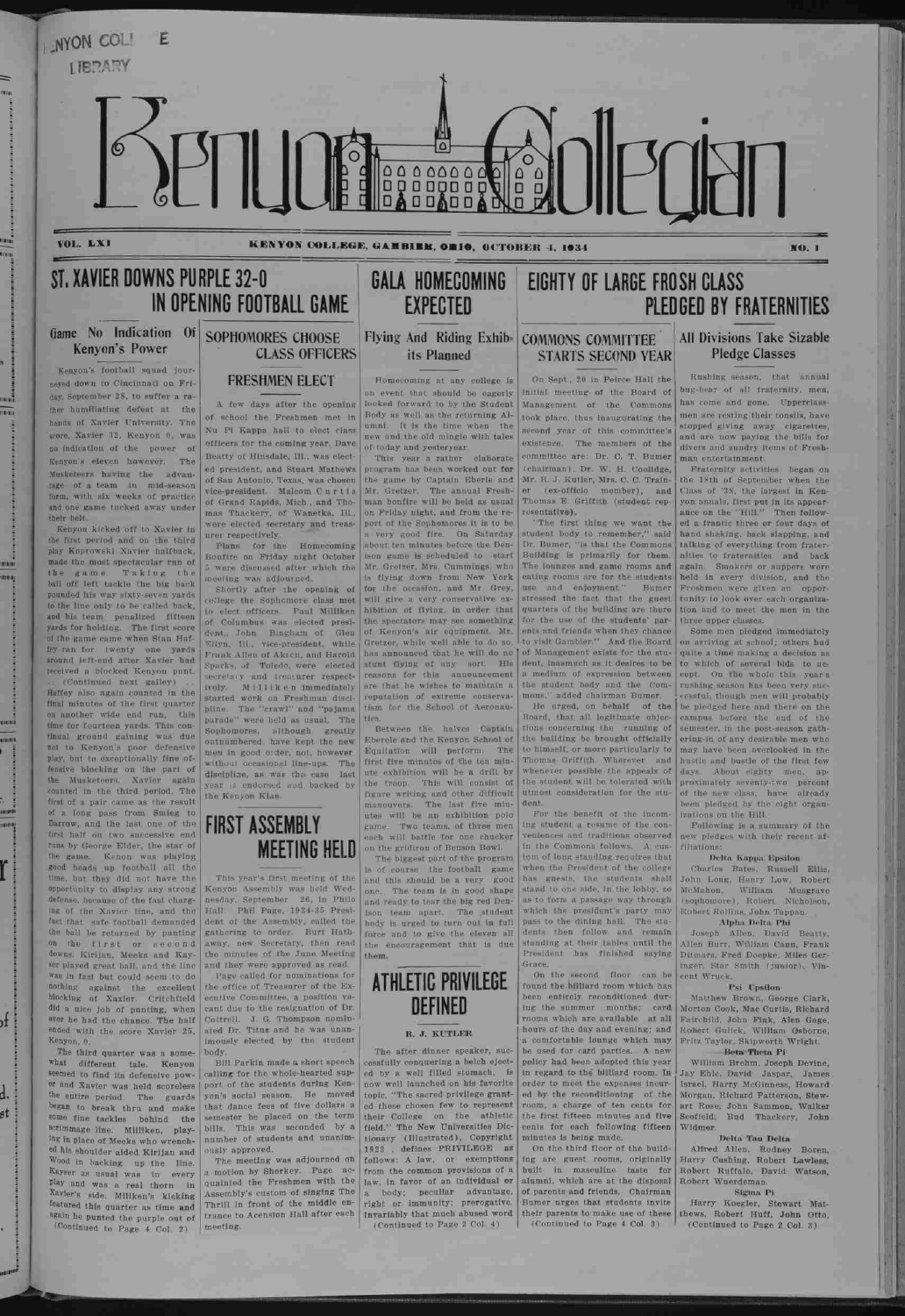#### Page Two

## Che **Ge**nyon Collegian Founded in 1856 Published MONTHLY during the<br>collegiate year by the students of<br>Kenyon College. (Member of the Ohio College EDITOR-IN-CHIEF<br>Frank T. Jones, 785<br>Robert C. Reid, 735 HINIOR EDITORS<br>Boyd, Sherk, Hudgins, G. Brown ATHLETIC EDITOR **ASSISTANT ATHLETIC EDITOR** SOPHOMORE REPORTERS<br>Pittenger, Davis, Skiles, Mills<br>Dandridge, Grives FRESHMAN REPORTERS BUSINESS MANAGER<br>Ralph C. Gregory, 35 ASSISTANT BUSINESS MANAGERS For subscriptions and Advertising<br>Space address the Business Manager, Gambier, Ohio, Subscriptions, One Dollar and a<br>Half per Year, in Advance, Single<br>Copies Twenty Cents. Entered in the Postoffice at Game bier, Ohio, as Second Class Matter. From the Press of<br>The Republican Publishing Co.<br>Mt. Vernon, Ohio.

We wish to offer this to the Freshman Class, as a word of You are now at Kengreating. At first you may be dismayed we were, but with each pass-Ing year that pull toward the Hill In the fall becomes stronger.  $A$ a college Kenyon has something to offer which we believe is unique. Its secluded location is ideal. and it offers a course of studies whic hplaces it in a class by itself.

Much has been said and more will be said about traditions at Kenvon. At first they are strange and doubtless you will fail to see why they exist, but as time passes the Fraternity songs on the Midand the singing in the dle a deeper aresthe which go to make up Ken-They are essential parts of that certain something which sets Kenyon apart from other col-It is your duty to keep leges them in existance and give them your whole-hearted support

Kenyon has much to offer you and it is our earnest wish that you live these next four years to We feel that we their fullest. have gained something at Kenvon which is invaluable. Perhaps von can esin more. As a College Kenyon has more to offer thin ever before In Its history,

What was originally intended for a word of greeting has turned into some words of advice and a few reminiscences, however the College welcomes you as Kenyon men. The upperclassmen welcome you as friends.

coming is. But surely, if it is so widely done, holding a Homecoming must have some fundamental reason back of it something more than is apparent in a simple de scription such as the above It is only natural that a gradu-

ate of a college should enjoy re visiting the scene of his undergraduate pleasures. All pleasures are enjoyed after they have taken place, by means of what we call the memory, and there is nothing that stirs the memory of some past activities so much as seeing once again the scene of the ac-Hyitias.

But, granting that an Alumnus of a college enjoys returning to the school, why should so much of this he done at one certain time of the year? There are at least two reasons. In the first place the ordinary routine of college life is not particularly suited for the enjoyment of a visitor. We do not mean that it is impossible to enjoy a visit at any time, but when an Alumnus returns he usually wishes to do something spec-He wants to relieve some tal of the more active of his former pursuits. Also, he wishes to see as many of his old friends as possible. Both these desires are granted by the expedient of setting apart a time for graduates to visit. By coming as many as possible at the same time the AlumnI orn meet as many as nossible of their former classmates, and by coming at a time set aside, they can partake of a special program arranged for them.

Perhaps many who read this wonder why a justification of Homecoming was deemed neces-We do not intend this as a sary. justification of the institution, but rather as an explanation to those who for one reason or another, may not consider Homecoming as worth their time and trouble. We think that it could be made worth anyhody's time and trouble, and would like to see it backed to the utmost.

With the commencement of the new year at Kenyon the outlook for athletics is brighter for the future than it has been for many The incoming class of years. treshmen has brought with -it many promising athletes, who will be timber for the future teams of Kenyon. Their class of one hundred and four men has already shown its prowess in the various forms of athletics offered here.

With the opening of the football season the hopes of Kenyon are rising, the team this year is hetter than any for many years past and an exceptional performance is looked forward to this season. With all but of the letter men of the past year and with competent sophomores and juniors to fill these places left vacant by graduation the team is stronger and better trained than for the past few seasons. The welcome addition of the School of Equitation will be one of invaluable aid to the college. Even now it has become tremendously popular in the college considering its recent appearance. clated with this training is exemplary of the work that that department is doing.

#### **KENYON COLLEGIAN**

next year's tentative plans for a swimming pool and perhaps in the Gymnasium. near future a new Kenvon will completely outfitted to offer a very diversified This plan work will help to do away with comput sory gym and will create a de sire to do something in this field without being nushed

Kenyon's hopes for the future are brighter then ever. Her teams are stronger, and more spirited than ever before and seem to have been reborn; their courage is re newed: their fight is back. can rest assured that we will see in the near future a new fight at Kenyon, a new hope, a new spirit, which has been absent for many а уеат

#### **OPEN LETTER ON COFFEE SHOP SITUATION**

The Collegian wishes to print the following suggestion in response to the requests of numerous members of the student The Commons Committee body is requested to give careful consideration to the new ruling which has closed the Coffee Shop from the hours of ten a m, until four This schedule closes the p. m. Coffee Shop at the noon hour and makes it impossible for the students to get breakfast late in the morning

It has been reported that the Coffee Shop has been a losing proposition financially for the **D**ast few the Taet that the enrollment Innger for the past it it has been in the recent. seems to us that now, if at any time. the Coffee Shop could be made a paying proposition if it were operated full time. We again ask that the Commons Committee give this matter their attention.

#### FRATERNITY PLEDGING

(Continued from Page 1)

Robert Paskins, John Runner, Richard Shorkey, William Weeks, Lee Wells, Charles Wilder.

Zeta Alpha William Adams, Guy Conover, James Kirby, Robert Meyer, Fred Stieffiler, Joseph Tarkington, Joseph Viner, Charles Vortriede. Alpha Pi Tau

Harold Cullings, Cecil Durbin, Robert MacLennan, Robert McCallister, H. V. Sebach, James Suffron.

#### **ATHLETIC PRIVILEGES**

(Continued from Page 1) received by the suffering audience with a blink, a little wonder, and much patience. Little does our speaker know or realize how misinformed he is regarding the workings of an up-to-date college, and for that reason he is forgiven

And now let us look into these so called privileges. Years ago, I am told, the athlete was considared as an Individual who attended college, did his work, and utilized some of his spare time playintercollegiate ing one of the **SDOPIN** He received some consideration from his fellow students for his efforts, in the way of encouragement, consideration for his training efforts, and extreme support on the practice field as well as during the games. In the class room he was on par with his class mates. A man who put in his recreational hours representing his College instead of favoring the less strenuous indoor and outdoor activities so popular with the college man. Yes, that was years ago. Today the opening of college finds the chosen few hard at work morning and afternoon. Stiff muscles and aching joints make it physically impossible for them to enfoy those first few carefree days which are and should be spent in reviewing the sumand conquests. mers activities They retire early hoping to get some much needed sleep only to kept awake by their not so privileged school mates. Their surroundings and associates are constantly bringing pressure upon them to lake them. from away. excellent practice and serve 項目 examples of how privileged the non-privileged class really is.

With the beginning of classes are immediately branded as athletes, a group that has not the time to put on their studies, hence probably unprepared, at any rate a group that is watched by some members of the faculty with suspicious eyes.

The material gain he derives through his efforts are few Namely a six dollar seventy eight cent sweater. Never-the-less he is happy in his knowledge that he has watched strength and wits with many opponents and found himself it least equal.

Ask him if it was worth it and the answer will be, decidedly YES.

#### These Professional Men Endorse The Collegian

Compliments of J. M. PUMPHREY, M. D. 100 N. Main St.<br>Mt. Vernon, O.<br>Phone 476 Compliments

JOHN R. CLAYPOOL, M. D. 45 Public Square Mt. Vernon, Ohio Phone 830

> **Compliments** of JAMES F. LEE, M. D. 4 Public Square Mt. Vernon, Ohio Phone 309

**Compliments** DRS. J. and I. SHAMANSKY Physician and Dentist S. E. Corner Public Square Phone 207 Mt. Vernon, Ohio

**Compliments** JOHN C. DRAKE, M. D.<br>51 East Side Public Square Mt. Vernon, Ohio Phone 933

**Compliments J. MAURICE WAREHAM** Optometrist **Kresge Building** Mt. Vernon, Ohio **Phone 1311** 

**Compliments**  $J$ OHN S. SCHNEBLY, D. D. S. Knox National Bank Bldg. Mt. Vernon, Ohio<br>Phone 1144-J

**Compliments** J. FRED MINNICK **Dentist** 7 E. High St. Mt. Vernon Phone 163

**COMPLIMENTS** 

of

THE PEOPLE'S BANK

**Shaffer Garage GENERAL REPAIRS** 

Phone 130 Gambier

The **Kenyon College Shop** Everything for the **College Man.** We Specialize in Pipes **Ka Woodies Milanos** Yello-Bole Franks

#### **HOMECOMING**

Probably nearly every college In the United States holds what is called a "Homecoming" day or week-end sometime in the fall. Almost invariably this week-end The thoroughness which is assois centered around a football game with one of the school's more important rivals. The Alumni come back to their Alma Mater at this time to see the game, meet old field will be a thing of merit to friends, and to try to recapture some of the feeling and spirit of their undergraduate days. That perceptibly in making the course is a bare outline of what Home- in athletics more complete. With

The building of the new Polo add to Kenyon's well fitted equipment that it has now and will ald

## **A NEW SERVICE FOR KENYON STUDENTS**

A FURNITURE CONTRACT DEPARTMENT

Where you may purchase desks, lamps, lounge chairs, rugs, beds, mattress and complete furnishings at quantity prices.

THE DOWDS RUDIN CO. Mt. Vernon, Ohio

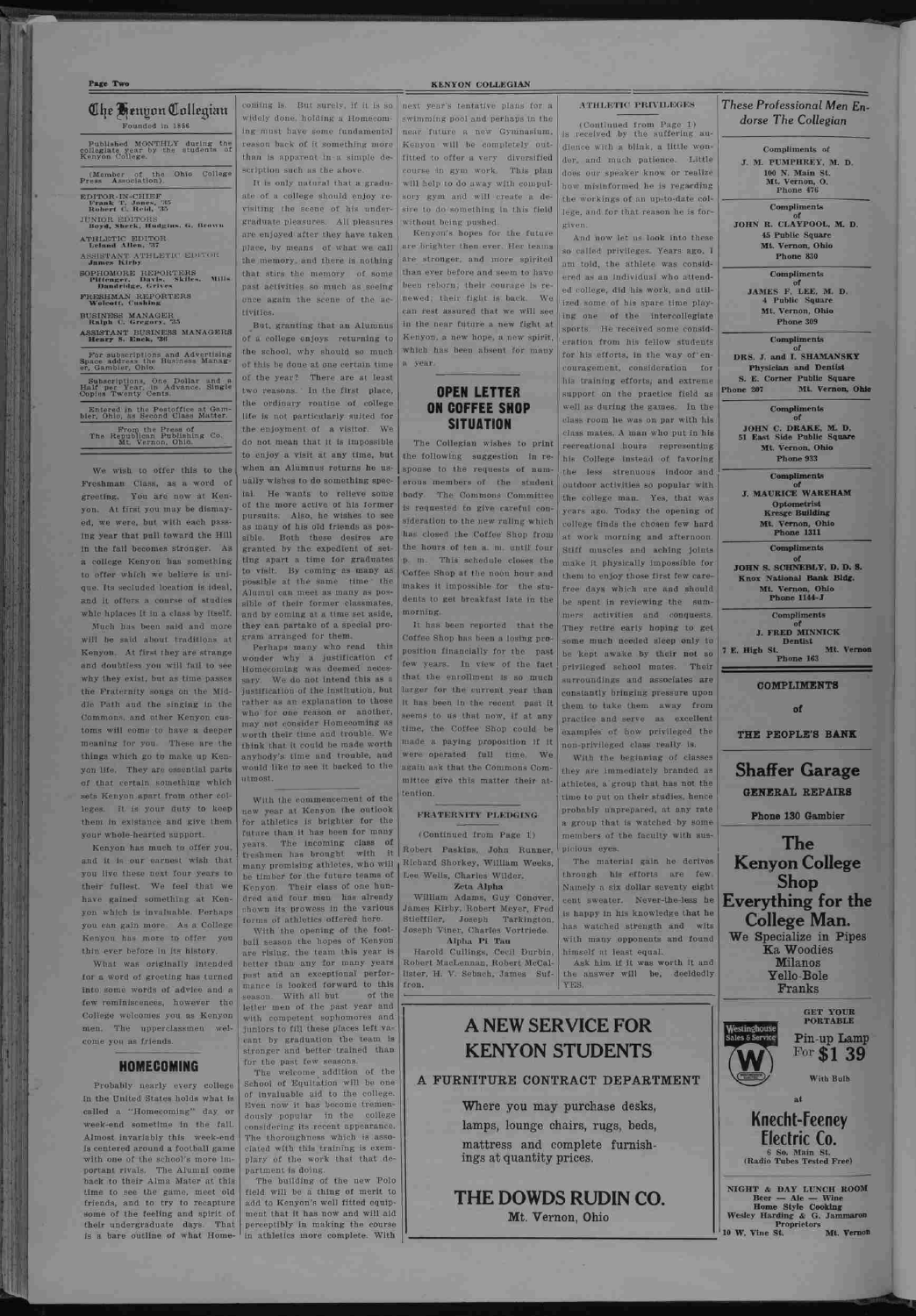## REV. MR. SMYTHE DIES AT AGE OF 81

ι Eη.

b.

D.

KY re Ohie

 $\overline{\mathbf{5}}$ 

ernon ═

e

e

he

165

mp  $\boldsymbol{9}$ 

 $_{01}$ 

noz me

#### Was Author Of Well Known Kenyon History

The Rev. George F. Smythe, who had been connected with Kenyon and Bexley Hall since 1900, passed away August 25 at the age of 81.

Dr. Smythe, historiographer of the diocese of Ohio, first came to Kenyon as a professor of Latin. His connection with Kenyon for more than fifteen years gave him <sup>a</sup> close acquaintance with the life of the college. This intimate knowledge is shown in his book ' Kenyon College, Its First Century." This book, printed by the Yale University Press, is perhaphs the best existing record of the founding and early years of existance of Kenyon College.

Dr. Smythe, who was born in Toledo, had been a priest for 48 years. He received his Bachelor of Arts degree from Western Reserve University in 1874. Completing his Master of Arts degree three years later, he taught seven years at a Cleveland High School, then, 1SS0 to 1884, at Greylock Institute of Williamstown, Mass. He was chaplain of Kenyon from 1900-to 1915 and was dean of Bexley Hall and also professor of Religious Education from 191S to 1920. He formerly served Ohio pastorates at Ober-Elyria, and Toledo, at at Bridgewater, Mass.

Altho Dr. Smythe was unknown to a great many of the undergraduates the alumni will remember him as one who always showed the greatest interest in Kenvon affairs.

Who killed the State? "I", said the Kingfish, "With my every wish, "I killed the State."

Street City State:

(With apologies to Mother Goose)

And Long was in the parlor eatbread and honey. The American Federation of Labor was in the garden

Who saw her die? "I," said the Walmsley, "With my little pince-nez "I saw her die."

Who caught her blood "I," said the Thug, "With my little mug "I caught her blood."

Who'll dig her grave? "I," said the Legislator, "With the help of my pater "I'll dig her grave."

With all his might and main, He jumped into another Tax And scratched 'em in again. Higgleby, Piggleby, Puppet State It lays eggs for those who wait Sometimes nine and sometimes

Who'll be the parson? "I," said the Crook, "With my little book "I'll be the parson."

The address is:

Morganthau was in the Counting

House

Counting out his money.

Hanging out its clothes,

When along came General Johnson and snipped off its

nose.

Little boy Hitler, come blow your

horn

Four million citizens are in the

meadow, The Saar is in the corn.

looks after the sheep? He's under a plebescite fast

asleep.

(With apologies to Mother Goose) There was a man of our town And he was wondrous wise. He jumped into a Business Tax And scratched out both his eyes! But when he saw his eyes were

out,

eight

Higgleby, Piggleby, Puppet State

On misty, moisty morning When cloudy were the weath-

ers, <sup>I</sup> saw Chancellor Hitler

All clothed in tar and feathers; He began to bow and scrape, And I began to gain, How do you do, and how do you

do,

And how do you do again?

AMOS 'N' ANDY Liquor Wine Beer and Lunch 6 E. Ohio Mt. Vernon, O.

> Sparton and Atwater-Kent Radios



Who'll be the chief mourned? "I," said the Upper House, "I mourn for my spouse "I'll be chief mourner." Who'll toll the bell? "I," said the Bull, "Because I got pull. "I'll toll the bell." All the people everywhere, Each man and his mate Fell to sighing and sobbing When they heard the bell toll For the poor dead State. Little Huey Horner sat In a corner Eating political pie. He stuck in his paw and pulled out a law And said, "What a bright boy am I!" \$22.50 Up SCOTT'S FURNITURE STORE RUGS, STOVES 23 W. Public Square Patronize Collegian Advertisers Always Open. Mt. Vernon We serve highballs, wine and Beer Pipes, Cigarettes Tobacco Toilet Needs All Kinds Athletic Supporters Carl N. Lorey Druggist Mt. Vernon, O. **SALES** 105-7 W. Vine St. llllllllllllllllllIIIIIIIIIIIIIIIIIIIIIIIIIIIIIIIBIIIIIIIIIIIIIIIIIIIIIIIIMIIIIIIIIIIIIlllll!lllllllllllllllllllllllllllllllHtlllllllltlllU <sup>I</sup> PITKIN'S PROVISION STORE THE COMPLETE FOOD STORE<br>We Reply on Low Prices to Win Trade, on<br>Quality to Retain It 135 S. Main St. Main St. Main St. Main St. Main St. Main St. Main St. Main St. Main St. Main St. Main St. Main St. iiiiiiiiiiiiiiiiiiiiiiiiii!iiiiiiiiiiiiiiiiiiiiiiiiiiiiiiiiiiiiiiiiiiiiiiiiiiiiiiiiiiiiiiiiiaMiiiiiiiiiiNiiiiHiiiiiiiiniiiiiii)iiiiiiMi llandistissä lainut lihtillisten kausaa kausaa kausaa kausaa kausaa kausaa kausaa kausaa kausaa kausaa kausaa VINE MOTORS, Inc. Successors to Sperry-Kahrl Co. SERVICE Mt. Vernon, O. iiiiiiiiiiiiiiiniiiiiiiiiiiiiiiiiiiiiiiiaiiiiiiiiiiiiiiiiiiiiiiiiiiiiiiitiHiiiiiiiiiiiiitiiiiiiiiiiiniiiiitiiiiiiiitiiiiiiaiiiiiitiiiiiiiiiiiiii

A Good Place to Eat